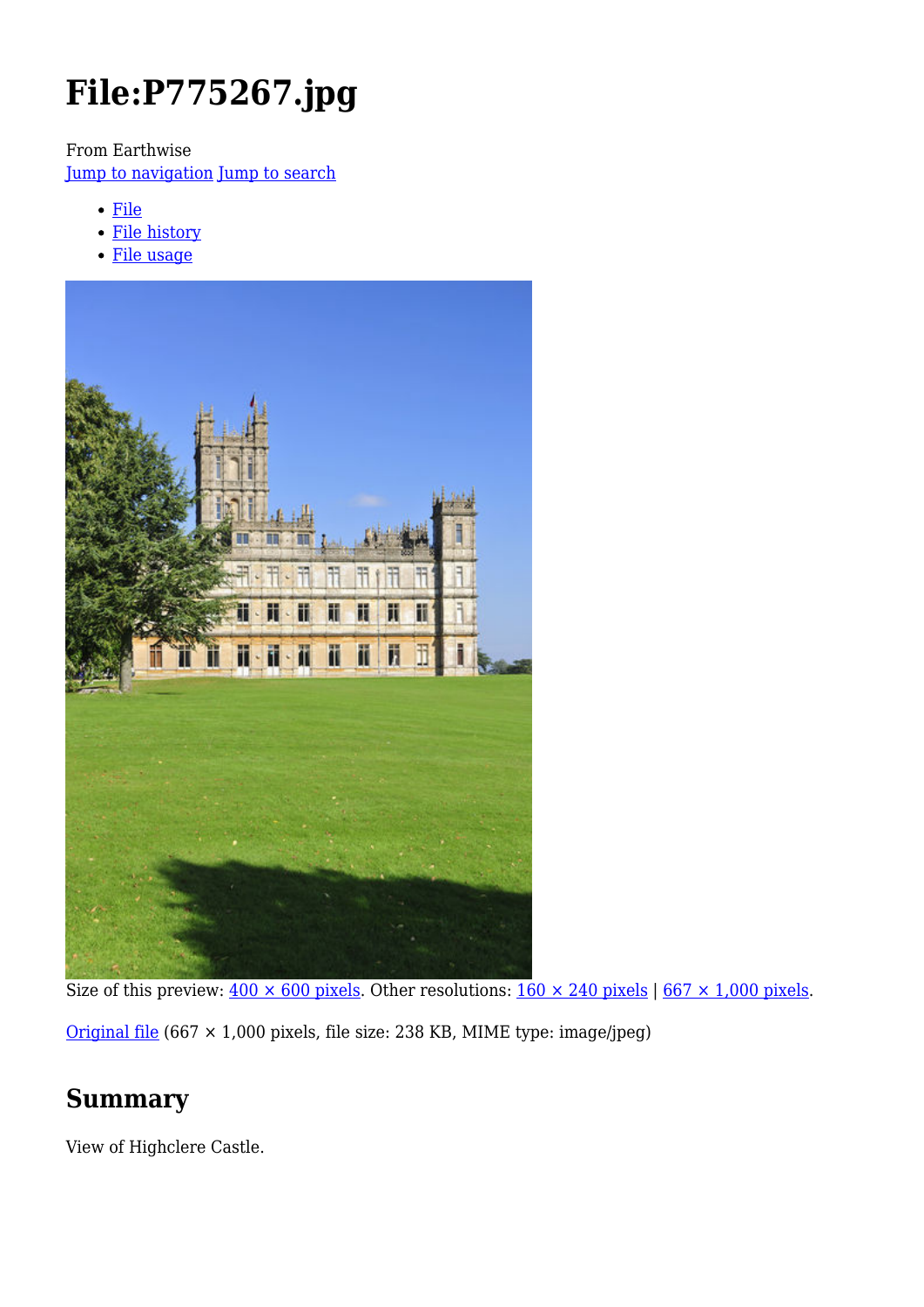# **Licensing**

Download of 1000 x 1000 pixel images is free for all non-commercial use - all we ask in return is for you to acknowledge BGS when using our images. Click our Terms and Conditions link below for information on acknowledgement text, and to find out about using our images commercially.

#### **Copyright**

The images featured on this site unless otherwise indicated are copyright material of the Natural Environment Research Council (NERC), of which the British Geological Survey is a component body. The British Geological Survey encourages the use of its material in promoting geological and environmental sciences. The images may be reproduced free of charge for any non-commercial use in any format or medium provided they are reproduced accurately and not used in a misleading or derogatory context. Where any images on this site are being republished or copied to others, the source of the material must be identified and the copyright status acknowledged. The permission to reproduce NERC protected material does not extend to any images on this site which are identified as being the copyright of a third party. Authorisation to reproduce such material must be obtained from the copyright holders concerned.

#### **Non-commercial Use**

Use of the images downloaded from this site and reproduced digitally or otherwise may only be used for non-commercial purposes, which are:-

- Private study or research for a non-commercial purpose
- Education for teaching, preparation and examination purposes

When using the images please credit 'British Geological Survey' and include the catalogue reference ('P Number') of the item to allow others to access the original image or document. Noncommercial users of the images from this site are restricted to downloading no more than 30 images, without seeking further permission from [enquiries@bgs.ac.uk](mailto:enquiries@bgs.ac.uk)

#### **Commercial Use**

For commercial use of these images for which higher resolution images are available, individual permissions and/or licences arrangements should be agreed by contacting [enquiries@bgs.ac.uk](mailto:enquiries@bgs.ac.uk) Commercial use will include publications in books (including educational books), newspapers, journals, magazines, CDs and DVDs, etc, where a cover charge is applied; broadcasts on TV, film and theatre; and display in trade fairs, galleries, etc. If you are in doubt as to whether your intended use is commercial, please contact [enquiries@bgs.ac.uk](mailto:enquiries@bgs.ac.uk)

#### **Warranty**

Use of the images downloaded from this site is at the users own risk. NERC gives no warranty as to the quality of the images or the medium on which they are provided or their suitability for any use.

# **File history**

Click on a date/time to view the file as it appeared at that time.



You cannot overwrite this file.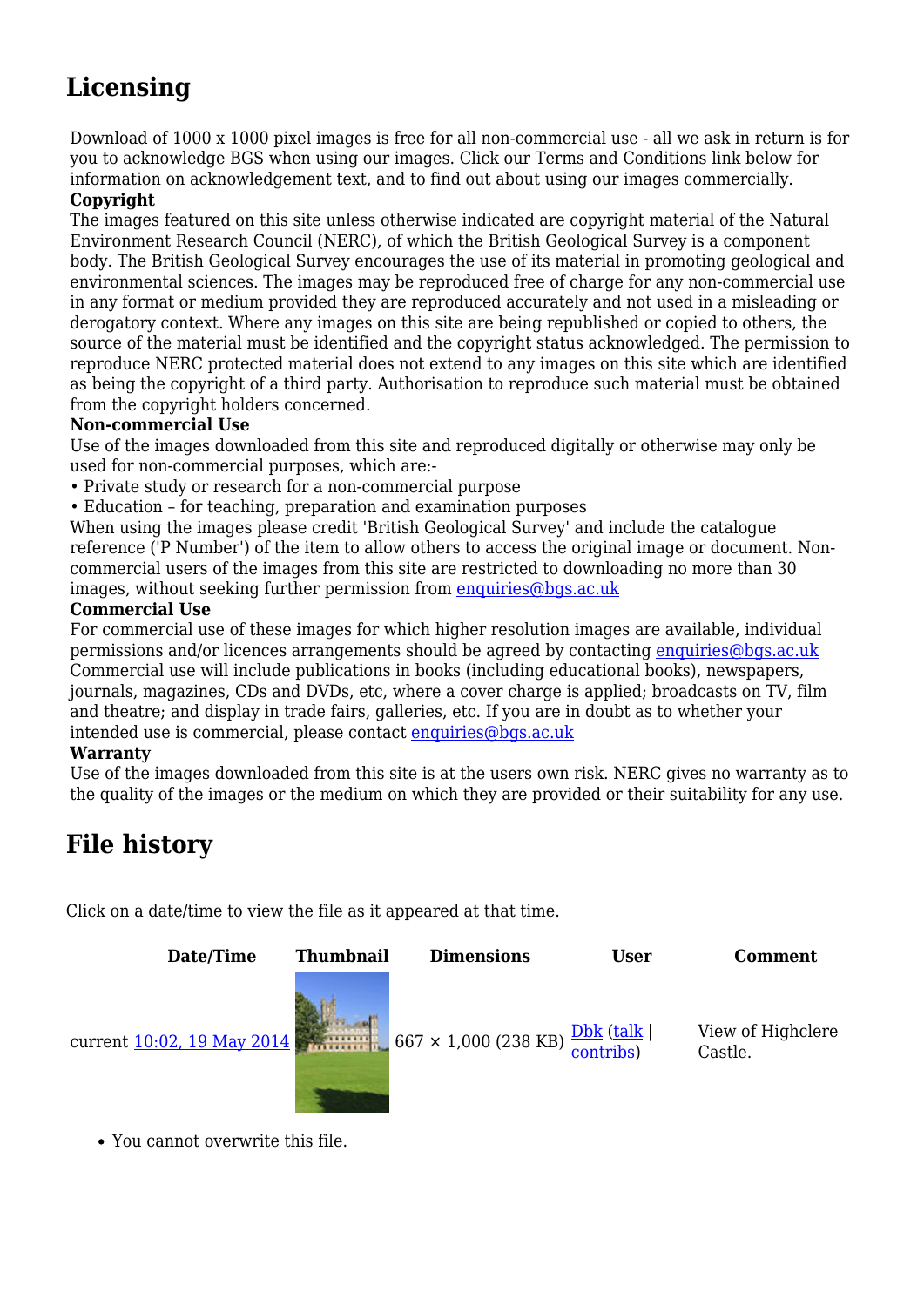# **File usage**

The following page links to this file:

[Geology of the Andover area: Applied geology - Bulk minerals](http://earthwise.bgs.ac.uk/index.php/Geology_of_the_Andover_area:_Applied_geology_-_Bulk_minerals)

Retrieved from ['http://earthwise.bgs.ac.uk/index.php?title=File:P775267.jpg&oldid=3828](http://earthwise.bgs.ac.uk/index.php?title=File:P775267.jpg&oldid=3828)'

# **Navigation menu**

### **Personal tools**

- Not logged in
- [Talk](http://earthwise.bgs.ac.uk/index.php/Special:MyTalk)
- [Contributions](http://earthwise.bgs.ac.uk/index.php/Special:MyContributions)
- [Log in](http://earthwise.bgs.ac.uk/index.php?title=Special:UserLogin&returnto=File%3AP775267.jpg&returntoquery=action%3Dmpdf)
- [Request account](http://earthwise.bgs.ac.uk/index.php/Special:RequestAccount)

### **Namespaces**

- [File](http://earthwise.bgs.ac.uk/index.php/File:P775267.jpg)
- [Discussion](http://earthwise.bgs.ac.uk/index.php?title=File_talk:P775267.jpg&action=edit&redlink=1)

 $\Box$ 

### **Variants**

### **Views**

- [Read](http://earthwise.bgs.ac.uk/index.php?title=File:P775267.jpg&stable=1)
- [Pending changes](http://earthwise.bgs.ac.uk/index.php?title=File:P775267.jpg&stable=0&redirect=no)
- [View source](http://earthwise.bgs.ac.uk/index.php?title=File:P775267.jpg&action=edit)
- [View history](http://earthwise.bgs.ac.uk/index.php?title=File:P775267.jpg&action=history)
- [PDF Export](http://earthwise.bgs.ac.uk/index.php?title=File:P775267.jpg&action=mpdf)

 $\Box$ 

### **More**

### **Search**

Search Go

### **Navigation**

- [Main page](http://earthwise.bgs.ac.uk/index.php/Main_Page)
- [Recent changes](http://earthwise.bgs.ac.uk/index.php/Special:RecentChanges)
- [Random page](http://earthwise.bgs.ac.uk/index.php/Special:Random)